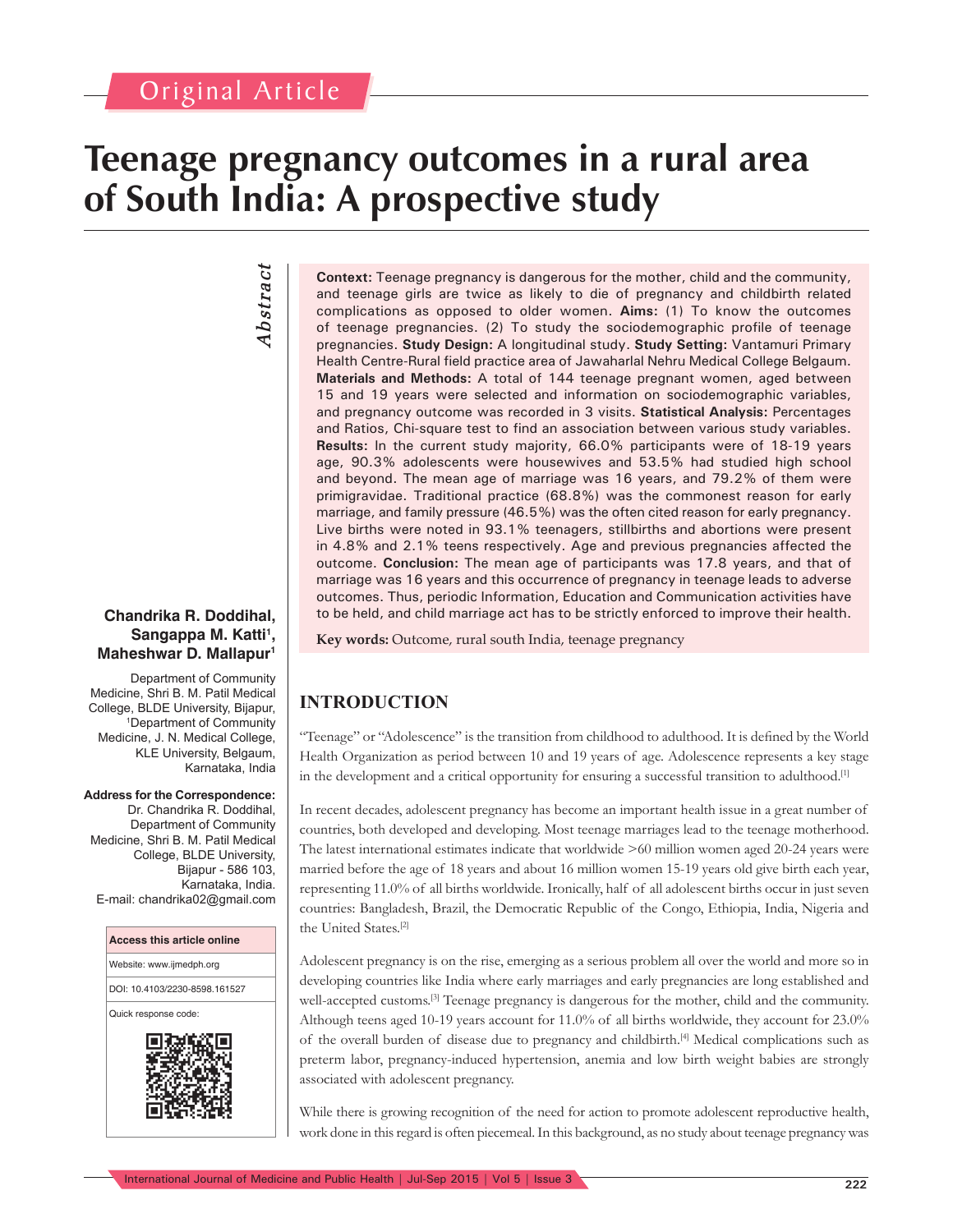done in this area, a study to know the outcomes and sociodemographic factors associated with adolescent pregnancy was taken up.

### **MATERIALS AND METHODS**

A community-based prospective study was carried out in a rural primary health center area comprising of 5 subcenters, which is the field practice area of Jawaharlal Nehru Medical College, Belgaum. Approximate pregnant women in that area were 655 and considering teenage pregnant women to be 20.9% (National Family Health Survey-3), a total of 144 adolescent pregnant women, aged between 15 and 19 years were selected for the study and the duration of the study was for 1-year from January 1, 2012 to December 31, 2012. The study included three visits with first being enrolment, second between 28 and 36 weeks of gestation and third in their postpartum period between 0 and 30 days to record their outcome. Women were interviewed with a predesigned, pretested questionnaire to know about their sociodemographic details on first visit and pregnancy details in subsequent visits.

#### **Statistics**

Numerical sociodemographic variables were analyzed by means and standard deviations, and categorical data were summarized using percentages. Chi-square test was used to find the association between various sociodemographic variables and teenage pregnancy outcomes.

### **RESULTS**

In the current study, majority 95 (66.0%) participants were between 18 and 19 years age, with their mean age being 17.8 + 1.1 years, and 127 (88.2%) were Hindus by religion. As many as 130 (90.3%) teens were housewives and 48 (33.3%) of their husbands were factory workers. A large number of teenagers and their husbands had studied up to high school and above (53.5% and 50.7% respectively). Most, 65 (45.1%) of the teens belonged to class IV socioeconomic status as per modified B G Prasad classification and 110 (76.4%) were living in a joint family [Table 1].

A great number of study participants, 90.9% had married in the age group of 15-19 years and the mean age of marriage was 16 years. A total of 34.0% had consanguineous marriage and traditional practices (68.8%) were the commonest reason for early marriage and family pressure (46.5%) was the often cited reason for early pregnancy [Table 2].

About 79.2% of them were primigravidae, and 81.9% of the participants had registered their pregnancy within 12 weeks of gestation. A total of 79.2% had taken adequate antenatal care (ANC) visits, and all of the teenagers in the study had taken iron and folic acid and tetanus toxoid injections as necessary [Table 3].

#### **Pregnancy outcome**

A majority of teens, 92 (63.9%) had full term normal delivery followed by 38 (26.4%) had preterm delivery, 7 (4.8%) had stillbirth, 3 (2.1%) had abortion, and there were 4 (2.8%) neonatal deaths [Figure 1]. Adverse outcomes like still birth, abortions and neonatal death occurred more in adolescents aged 15-17 years than 18-19 years and this difference was found to be statistically significant  $(P < 0.05)$  and also occurred more in multigravidae as compared to primigravidae,

#### **Table 1: Sociodemographic profile of teenage mothers (***n* **= 44) Characteristics Number Percentage** Age 15-17 49 34.0 18-19 06.0 Religion Hindu 127 88.2 NonHindus 17 11.8 Participant's occupation Homemaker 130 90.3 Employed 14 9.7 Husband's occupation Agriculturist 42 29.2 Laborer 27.1 Factory worker 1990 48 33.3 Others 15 10.4 Education Illiterate 29 20.1 Primary school 38 26.4 High school and above 77 53.5 Husband's education Illiterate 23.6 Primary school 37 25.7 High school and above 73 50.7 Family type Joint family 110 76.4 Nuclear family 34 23.6 Socioeconomic status (modified B G Prasad classification) Class I 0 0.0 Class II 10.4 Class III 38 26.4 Class IV 65 45.1 Class V 26 26 18.1

## **Table 2: Distribution of participants according to marriage related events (***n* **= 144)**

| <b>Characteristics</b>       | <b>Number</b> | Percentage |
|------------------------------|---------------|------------|
| Age at marriage (years)      |               |            |
| 10                           | 6             | 4.2        |
| $10 - 14$                    | 7             | 4.9        |
| $15 - 19$                    | 131           | 90.0       |
| Consanguineous marriage      |               |            |
| Yes                          | 49            | 34.0       |
| N <sub>o</sub>               | 95            | 66.0       |
| Reasons for early marriage   |               |            |
| Consanguineous               | 23            | 16.0       |
| Traditional practices        | 99            | 68.8       |
| Unable to pay for education  | 3             | 2.1        |
| Other siblings to be married | 19            | 13.1       |